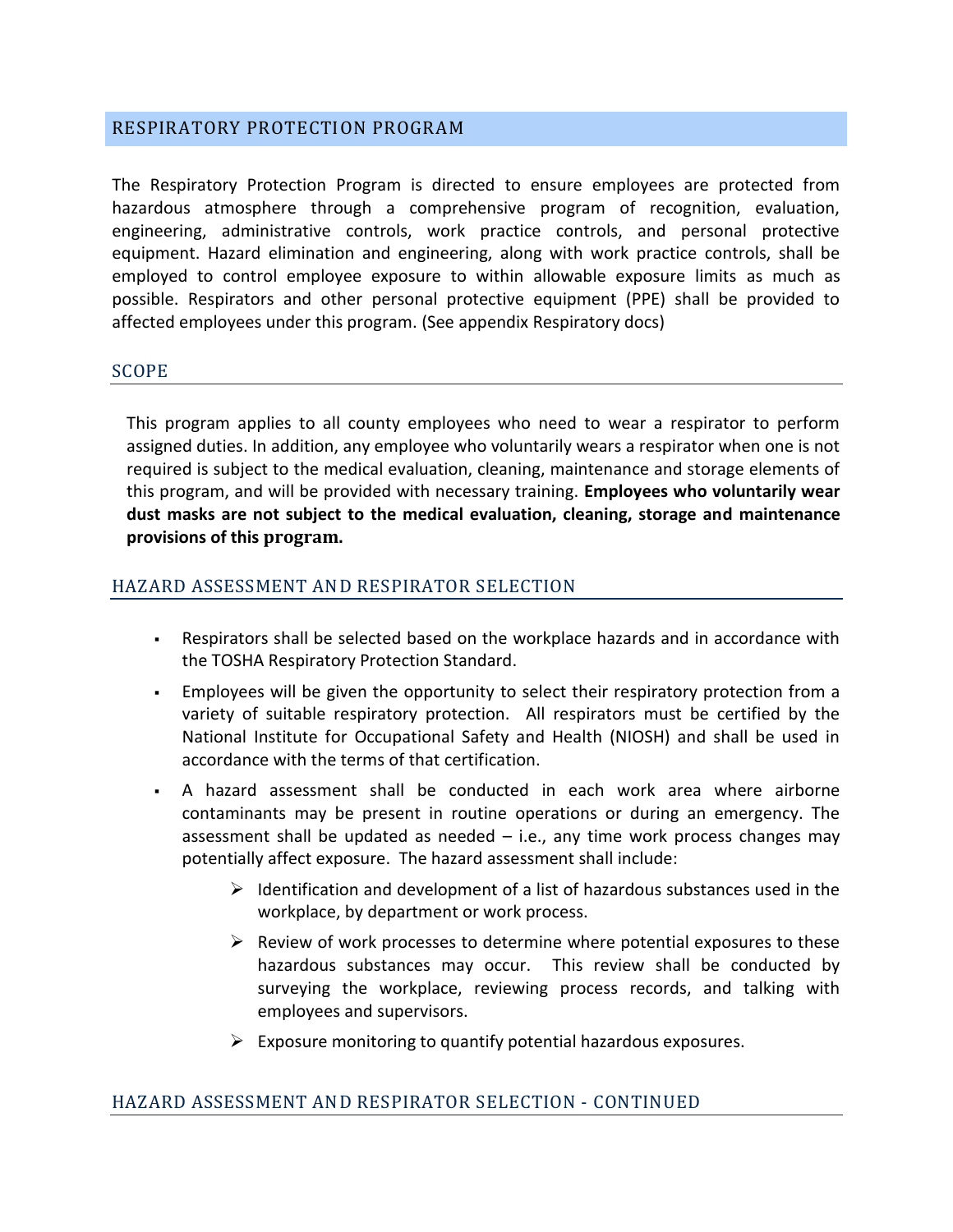If an employee feels that respiratory protection is needed during a particular activity, the employee is to contact their immediate supervisor. If it is determined that respiratory protection is necessary, all other elements of the respiratory protection program will be in effect for those tasks and the respiratory program will be updated accordingly. The County shall authorize voluntary use of respiratory protective equipment as requested by all other workers on a case-by-case basis, depending on specific workplace conditions and the results of medical evaluations. These employees will be provided a copy of Appendix D of the OSHA Respiratory Protection Standard 1910.134).

## MEDICAL EVALUATION

Employees, who are required to wear a respirator, must pass a medical exam before being permitted to wear a respirator on the job. Employees are not permitted to wear respirators until a physician has determined that they are medically able to do so. Any employee refusing the medical evaluation will not be allowed to work in an area requiring respirator use. A licensed physician will provide the medical evaluations. Medical evaluation procedures are as follows:

- The medical evaluation will be conducted using the questionnaire provided in Appendix C of the respiratory protection standard.
- To the extent feasible, the County will assist employees who are unable to read the questionnaire. When this is not possible, the employee will be sent directly to the physician for medical evaluation.
- All affected employees will be given a copy of the medical questionnaire to fill out, along with a stamped and addressed envelope for mailing the questionnaire to the physician. Employees will be permitted to complete the questionnaire on company time.
- Follow-up medical exams will be granted to employees as required by the standard, and/or as deemed necessary by the evaluating physician.
- All employees will be granted the opportunity to speak with the physician about their medical evaluation, if they so request.
- The evaluating physician shall be provided a copy of this Respiratory Protection program, a copy of the TOSHA Respiratory Protection Standard, the list of hazardous substances by work area, and the following information about each employee requiring evaluation:
	- $\triangleright$  The employee's work area or job title
	- $\triangleright$  Proposed respirator type and weight
	- $\triangleright$  Length of time required to wear respirator
	- $\triangleright$  Expected physical work load light, moderate or heavy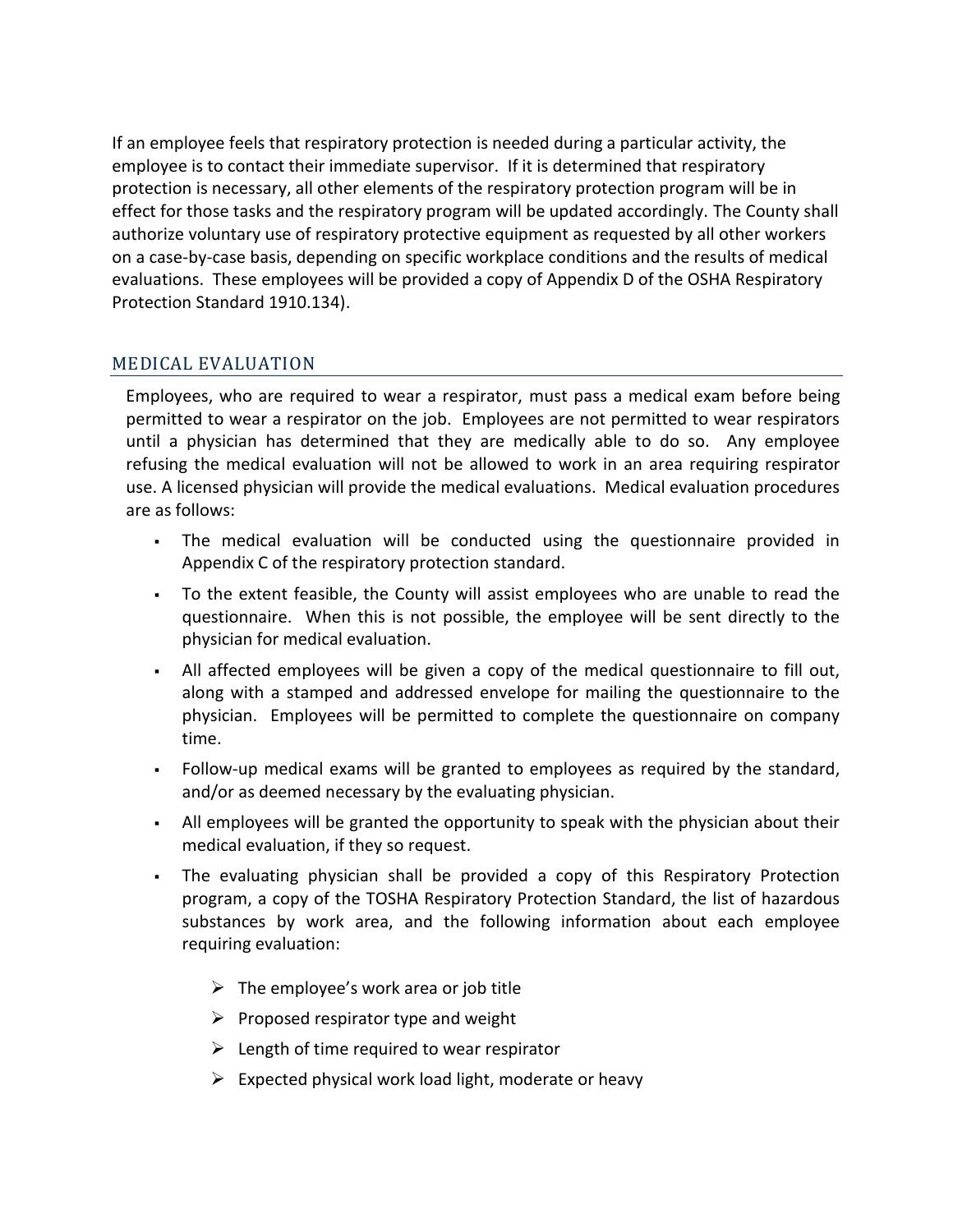- $\triangleright$  Potential temperature and humidity extremes
- $\triangleright$  Any additional protective clothing required

### MEDICAL EVALUATION - CONTINUED

- Positive pressure air purifying respirators will be provided to employees as required by medical necessity.
- After an employee has received clearance to wear the respirator, additional medical evaluations will be provided under the following circumstances:
	- $\triangleright$  The employee reports signs and/or symptoms relating to their ability to use a respirator, such as shortness of breath, dizziness, and chest pains or wheezing.
	- $\triangleright$  The evaluating physician or supervisor informs the Safety Coordinator of the need to be reevaluated;
	- $\triangleright$  Information from this program, including observations made during fit testing and program evaluation, indicates a need for reevaluation;
	- $\triangleright$  A change occurs in workplace conditions that may result in an increased physiological burden on the employee.

#### **All examinations and questionnaires remain confidential between employee and physician.**

#### FIT TESTING

Employees who are required to wear respirators will be fit-tested:

- 1. Prior to being allowed to wear a respirator with a tight-fitting face piece;
- 2. Annually; or
- 3. When there are changes in the employee's physical condition that could affect respiratory fit (e.g., obvious change in body weight, facial scarring, etc)
- Employees will be fit-tested with the make, model and size of the respirator that they will actually wear. Employees will be provided with several models and sizes of respirators so that they may find an optimal fit.
- The fit test will be conducted in accordance with Appendix A of the TOSHA Respiratory Protection Standard 1910.134.
- The fit testing shall be documented and kept on file by the Safety Coordinator. The documentation shall include the type, model and size of respirator for each employee.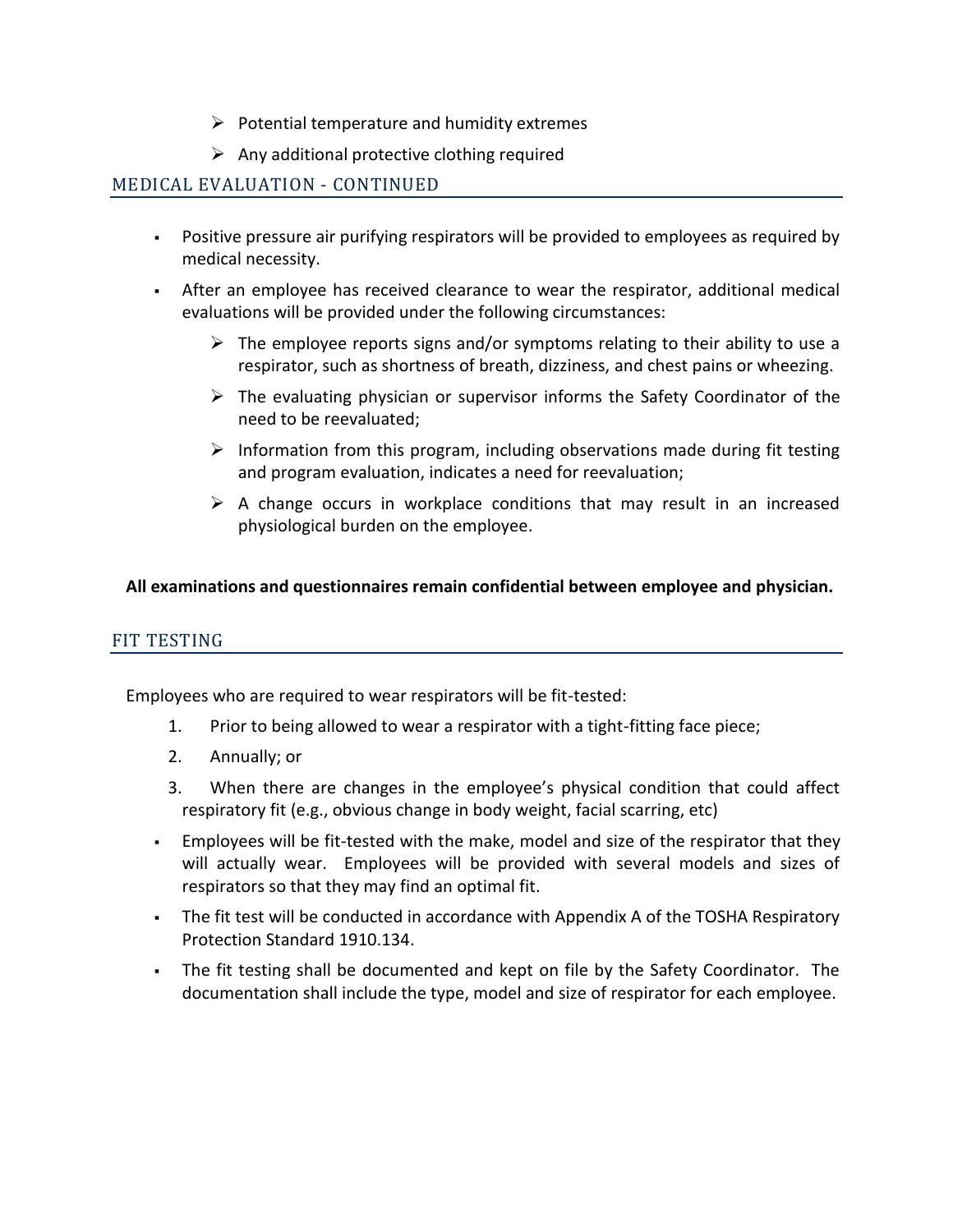# GENERAL RESPIRATOR USE, CLEANING, MAINTENANCE, STORAGE AND REPAIRS

- Employees will use their respirators under conditions specified in this program, and in accordance with the training they receive on the use of each particular model. In addition, the respirator shall not be used in a manner for which it is not certified by NIOSH or by its manufacturer.
- All employees shall conduct user seal checks each time they wear their respirators. Employees shall use either the positive or negative pressure check (depending on which test works best for them) as specified in the OSHA Respiratory Protection Standard.
- All employees shall be permitted to leave the work area to go to the locker room to maintain their respirator for the following reasons:
	- 1. To clean their respirator if the respirator is impeding their ability to work;
	- 2. To change filters, cartridges or to replace parts; or
	- 3. To inspect the respirator if it stops functioning as intended.

## **Employees should notify their supervisor before leaving the area.**

- Employees are not permitted to wear tight-fitting respirators if they have any condition, such as facial scars, facial hair, or missing dentures that would prevent a proper seal. Employees are not permitted to wear headphones, jewelry, or other items that may interfere with the seal between the face and the face piece.
- Before and after each use of a respirator, the employee must make an inspection of tightness or connections and the condition of the face piece, headbands, valves, filter holders and filters. Respirators that are defective or have defective parts shall be taken out of service immediately.
- Respirators are to be regularly cleaned and disinfected. Respirators issued for the exclusive use of an employee shall be cleaned as often as necessary.
- Respirators are to be properly maintained at all times in order to ensure that they function properly and protect employees adequately. Maintenance involves a thorough visual inspection for cleanliness and defects.
- Worn or deteriorated parts will be replaced prior to use. No components will be replaced or repairs made beyond those recommended by the manufacturer.
- After inspection, cleaning and necessary repairs, respirators shall be stored appropriately to protect against dust, sunlight, heat, extreme cold, excessive moisture or damaging chemicals.
- Respirators must be stored in a clean, dry area and in accordance with the manufacturer's recommendations.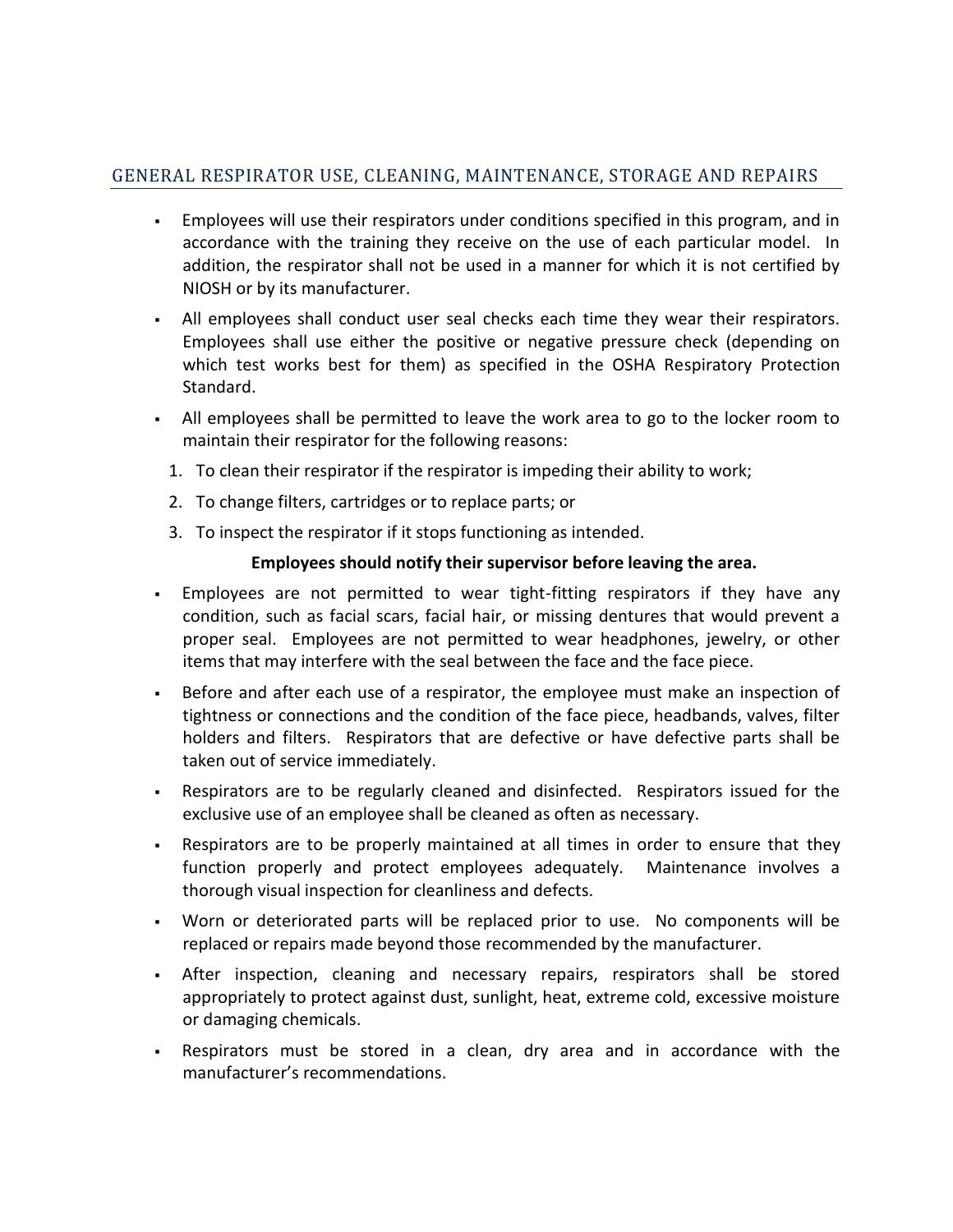- Respirators shall not be placed in places such as lockers or tool boxes unless they are in carrying cartons.
- \*SEE APPENDIX FOR RESPIRATOR PROGRAM FORMS

## TRAINING

Employees required to use respirators and their supervisors shall be trained on the contents of the County's Respiratory Protection Program, their responsibilities under it and on the TOSHA Respiratory Protection Standard. Employees will be trained prior to using a respirator in the workplace. Supervisors will also be trained prior to using a respirator in the workplace or prior to supervising employees that must wear respirators. The training will cover the following topics:

- . The County Respiratory Protection Program;
- The OSHA Respiratory Protection Standard (29 CFR 1910.134);
- Respiratory hazards encountered within the respective departments and their health affects;
- **Proper selection and use of respirators;**
- Limitations of respirators;
- Respirator donning and user seal (fit) checks;
- Fit testing;
- Emergency use procedures;
- Maintenance and storage;
- Medical signs and symptoms limiting the effective use of respirators.

Employees will be trained annually or as needed  $-$  i.e., if they change departments and need to use a different respirator. Employees must demonstrate their understanding of the topics covered in the training through hands-on exercises and a written test. The training shall be documented and kept on file by the Safety Coordinator.

## DOCUMENTATION AND RECORDKEEPING

A written copy of this program and the TOSHA Respiratory Protection Standard shall be kept in the Safety Coordinator's office and made available to all employees who wish to review it. The Safety Coordinator shall maintain copies of training and fit test records. These records will be updated as new employees are trained, as existing employees receive refresher training and as new fit tests are conducted. For employees covered under this Respiratory Protection Program, the Safety Coordinator shall maintain copies of the physician's written recommendation regarding each employee's ability to wear a respirator. The completed medical questionnaires and evaluating physician's documented findings will remain